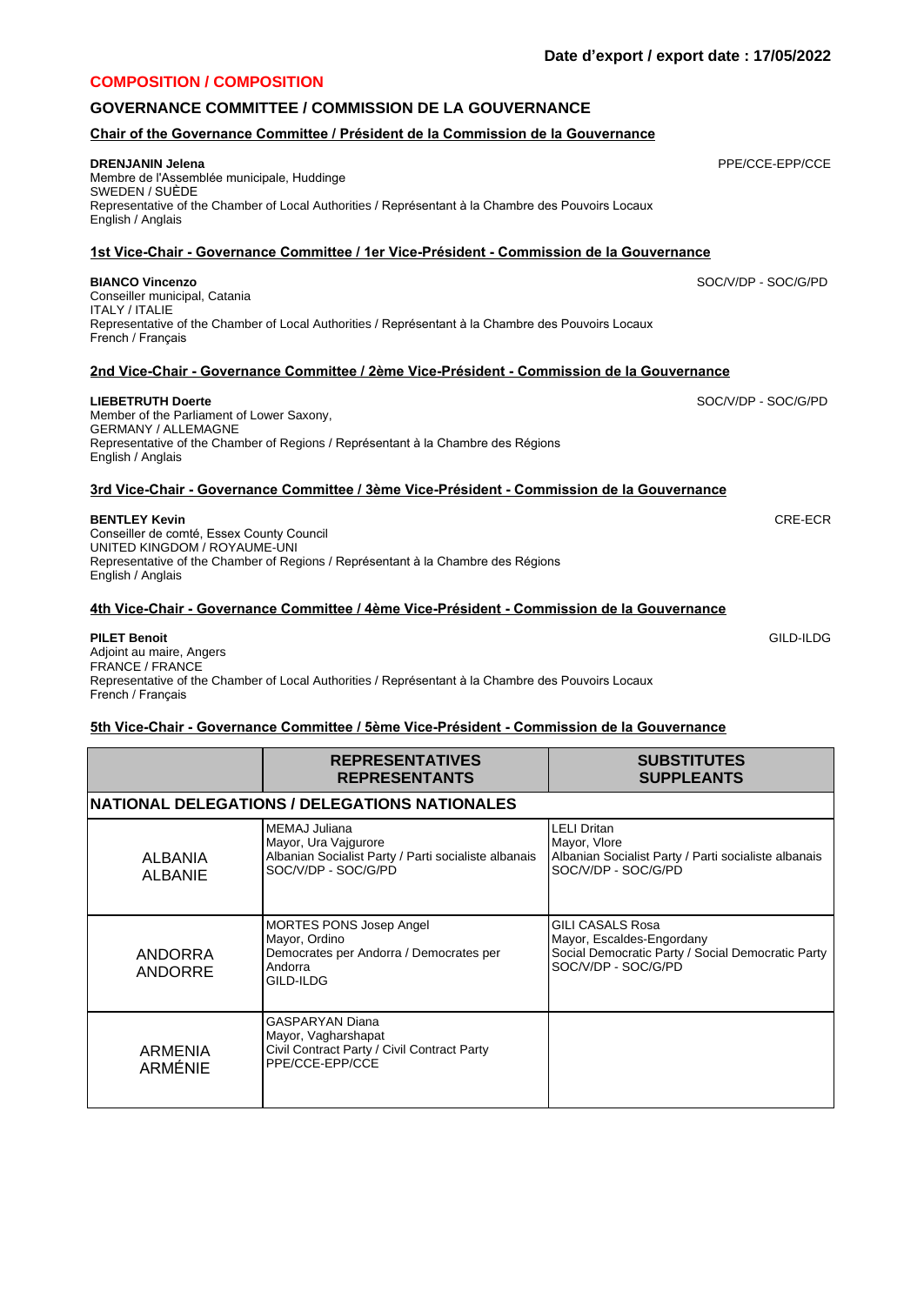| <b>AUSTRIA</b><br><b>AUTRICHE</b>                                               | SONDEREGGER Harald<br>President of the regional government, Voralberg<br>Austrian People's Party / Austrian People's Party<br>PPE/CCE-EPP/CCE<br><b>STERRER Pauline</b><br>Municipal Councillor, Rüstorf<br>Austrian People's Party / Austrian People's Party<br>NI/NR | <b>APPLER Christoph</b><br>Municipal Councillor, Innsbruck<br>Austrian People's Party / Austrian People's Party<br>PPE/CCE-EPP/CCE<br><b>FLORIANSCHUETZ Peter</b><br>Member of the regional Parliament, Vienna<br>Social Democratic Party / Social Democratic Party<br>SOC/V/DP - SOC/G/PD |
|---------------------------------------------------------------------------------|------------------------------------------------------------------------------------------------------------------------------------------------------------------------------------------------------------------------------------------------------------------------|--------------------------------------------------------------------------------------------------------------------------------------------------------------------------------------------------------------------------------------------------------------------------------------------|
| AZERBAIJAN<br><b>AZERBAÏDJAN</b>                                                | <b>ALIYEV Rauf</b><br>Municipal Councillor, Qivraq<br>New Azerbaijan Party / New Azerbaijan Party<br>PPE/CCE-EPP/CCE<br><b>HUSEYNOV Humbat</b><br>Mayor, Rasulzadeh<br>New Azerbaijan Party / New Azerbaijan Party<br>PPE/CCE-EPP/CCE                                  | <b>BAGHIRSOYLU Huseyn</b><br>Member of the Supreme Council, Nackhichivan<br>Autonomous Republic<br>New Azerbaijan Party / New Azerbaijan Party<br>CRE-ECR<br>JAFARGULIYEVA Inji<br>Municipal Councillor, Mardakan<br>Independent / Independent<br>SOC/V/DP - SOC/G/PD                      |
|                                                                                 | <b>LAMBERTZ Karl-Heinz</b><br>President of the Community Parliament,<br>Parliament of the German Speaking Community<br>Parti Socialiste / Parti Socialiste<br>SOC/V/DP - SOC/G/PD                                                                                      | <b>GAUDRON Romain</b><br>Communal Councillor, Arlon<br>Ecologistes Confédérés pour l'organisation des<br>luttes originales / Ecologistes Confédérés pour<br>l'organisation des luttes originales<br>SOC/V/DP - SOC/G/PD                                                                    |
| <b>BELGIUM</b><br><b>BELGIQUE</b>                                               |                                                                                                                                                                                                                                                                        | <b>SCHAUVLIEGE Joke</b><br>Member of the regional Parliament, Flemish<br>Parliament<br>Christen-Democratisch & Vlaams / Christen-<br>Democratisch & Vlaams<br>PPE/CCE-EPP/CCE                                                                                                              |
| <b>BOSNIA AND</b><br><b>HERZEGOVINA</b><br><b>BOSNIE-</b><br><b>HERZÉGOVINE</b> | COSIC Ljubisa<br>Mayor, East Sarajevo<br>Alliance of Independent Social Democrats /<br>Alliance of Independent Social Democrats<br>SOC/V/DP - SOC/G/PD                                                                                                                 | <b>SAKAN Zdenko</b><br>Mayor, Kotor Varos<br>Party of Democratic Progress / Party of<br><b>Democratic Progress</b><br>PPE/CCE-EPP/CCE                                                                                                                                                      |
|                                                                                 | <b>EFENDIC Semir</b><br>Mayor, Novi Grad<br>Party for Bosnia and Herzegovina (SBiH) / Party<br>for Bosnia and Herzegovina (SBiH)<br>PPE/CCE-EPP/CCE                                                                                                                    | <b>SOLAJA Dusica</b><br>Member of the National Assembly of Republika<br>Srpska,<br>Alliance of Independent Social Democrats /<br>Alliance of Independent Social Democrats<br>NI-NR                                                                                                         |
| <b>BULGARIA</b><br><b>BULGARIE</b>                                              | DIMITROV Zdravko<br>Mayor, Plovdiv<br>Citizens for European Development of Bulgaria /<br>Citizens for European Development of Bulgaria<br>PPE/CCE-EPP/CCE                                                                                                              | <b>BELISHKI Nikola</b><br>Mayor, Panagiurishte<br>Citizens for European Development of Bulgaria /<br>Citizens for European Development of Bulgaria<br>PPE/CCE-EPP/CCE                                                                                                                      |
|                                                                                 | MILKOV Pencho<br>Mayor, Ruse<br>SOC/V/DP - SOC/G/PD                                                                                                                                                                                                                    | YANAKIEV Tihomir<br>Mayor, Sozopol<br>Bulgarian Socialist Party / Bulgarian Socialist Party Bulgarian Socialist Party / Bulgarian Socialist Party<br>SOC/V/DP - SOC/G/PD                                                                                                                   |
| CROATIA<br><b>CROATIE</b>                                                       |                                                                                                                                                                                                                                                                        |                                                                                                                                                                                                                                                                                            |
| <b>CYPRUS</b><br><b>CHYPRE</b>                                                  | ORPHANIDOU Efterpi<br>Municipal Councillor, Yermasoyia<br>Democratic Rally / Democratic Rally<br>PPE/CCE-EPP/CCE                                                                                                                                                       | <b>ANTONIOU Eleftherios</b><br>President of the community Council, Massari<br>Democratic Alignment / Democratic Alignment<br>GILD-ILDG                                                                                                                                                     |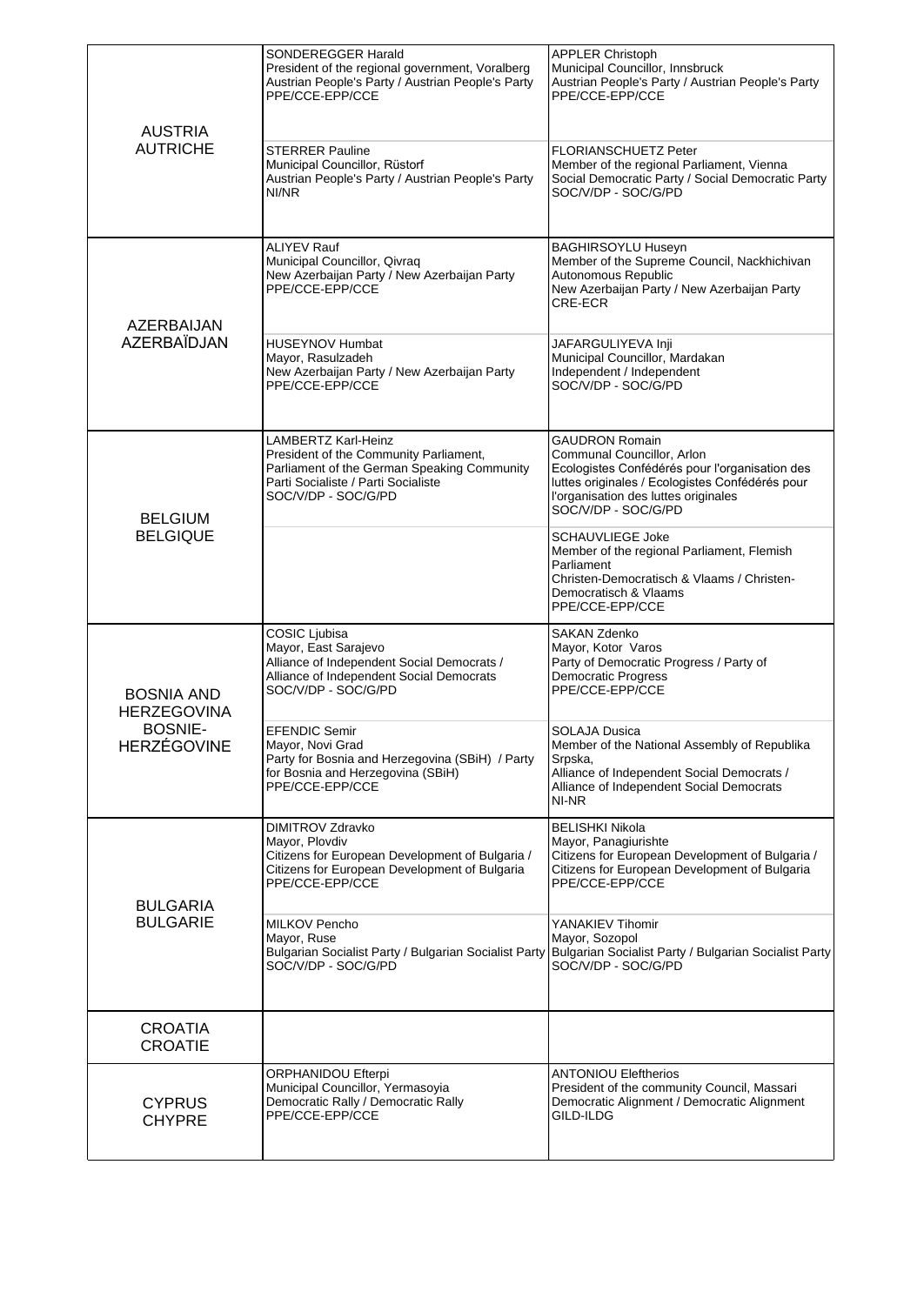| <b>CZECH REPUBLIC</b>               | DVORAKOVA Lenka<br>Mayor, Hazlov<br>Independent / Independent<br>PAP-NPA                                                                                                                | <b>BRANDA Pavel</b><br>Municipal Councillor, Radlo<br>Independent / Independent<br>CRE-ECR                                                                                         |
|-------------------------------------|-----------------------------------------------------------------------------------------------------------------------------------------------------------------------------------------|------------------------------------------------------------------------------------------------------------------------------------------------------------------------------------|
| <b>RÉPUBLIQUE</b><br><b>TCHÈQUE</b> | <b>HOLIS Radim</b><br>President of the regional Assembly, Zlinsky<br>Region<br>ANO 2011 / ANO 2011<br>GILD-ILDG                                                                         | <b>HYSKY Martin</b><br>Regional Councillor, Vysocina region<br>Czech Social Democratic Party / Czech Social<br>Democratic Party<br>SOC/V/DP - SOC/G/PD                             |
| <b>DENMARK</b><br><b>DANEMARK</b>   | <b>BLAK Freddy</b><br>Regional Councillor, Zealand Region<br>Social Democratic Party / Social Democratic Party<br>SOC/V/DP - SOC/G/PD                                                   | <b>KORSGAARD Hanne</b><br>Regional Councillor, North Jutland Region<br>Social Democratic Party / Social Democratic Party<br>NI-NR                                                  |
| <b>ESTONIA</b><br><b>ESTONIE</b>    | NOVIKOV Andrei<br>Vice-Mayor, Tallin<br>Estonian Centre Party / Estonian Centre Party<br>GILD-ILDG                                                                                      | SILBERG Uno<br>Municipal Councillor, Kose<br>No party / No party<br>CRE-ECR                                                                                                        |
| <b>FINLAND</b><br><b>FINLANDE</b>   | <b>HATVA Teuvo</b><br>Regional Councillor, Kainuu<br>Center Party / Center Party<br>GILD-ILDG                                                                                           | PITKANEN Juha<br>Regional Councillor, Northern Savo<br>Left Alliance / Left Alliance<br>NI-NR                                                                                      |
| <b>FRANCE</b><br><b>FRANCE</b>      | <b>AYACHE Patrick</b><br>Vice-President of the regional Council,<br>Parti Socialiste / Parti Socialiste<br>SOC/V/DP - SOC/G/PD                                                          | <b>DAUCHY Marie</b><br>Regional Councillor, Auvergne/Rhönes-Alpes<br>Rassemblement National / Rassemblement<br>National<br>NI-NR                                                   |
|                                     | <b>BENASSAYA Philippe</b><br>Département Councillor, Yvelines<br>Les Républicains / Les Républicains<br>PPE/CCE-EPP/CCE                                                                 | <b>HUBERT Jean-Marie</b><br>Vice-President of the regional Council,<br>Guadeloupe<br>Les Républicains / Les Républicains<br>PPE/CCE-EPP/CCE                                        |
|                                     | <b>BERTHOLLE Veronique</b><br>Deputy Mayor, Strasbourg<br>Strasbourg Ecologiste et Citoyenne / Strasbourg<br>Ecologiste et Citoyenne<br>SOC/V/DP - SOC/G/PD                             | <b>LEVEQUE Dominique</b><br>Mayor, Ay-Champagne<br>Parti Socialiste / Parti Socialiste<br>SOC/V/DP - SOC/G/PD                                                                      |
|                                     | <b>BOUDINEAU Isabelle</b><br>Regional Councillor, Région Nouvelle-Aquitaine<br>Parti Socialiste / Parti Socialiste<br>NI-NR                                                             | <b>NEUDER Yannick</b><br>Regional Councillor, Auvergne<br>Les Républicains / Les Républicains<br>PPE/CCE-EPP/CCE                                                                   |
|                                     | <b>DEJOIE Laurent</b><br>Vice-President of the regional Council, Région<br>Pays de la Loire<br>Les Républicains / Les Républicains<br>PPE/CCE-EPP/CCE                                   | <b>QUIGNON Catherine</b><br>Mayor, Montdidier<br>Parti Socialiste / Parti Socialiste<br>SOC/V/DP - SOC/G/PD                                                                        |
|                                     | <b>PILET Benoit</b><br>Deputy Mayor, Angers<br>Divers Centre / Divers Centre<br>GILD-ILDG                                                                                               | <b>RUDISUHLI Anne</b><br>Département Councillor, Département des<br>Bouches-du-Rhône<br>La République en Marche / La République en<br>Marche<br>NI-NR                              |
| <b>GEORGIA</b><br><b>GÉORGIE</b>    | <b>UGREKHELIDZE Sevdia</b><br>Member of the municipal Assembly, Mtskheta<br>United National Movement Party of Georgia /<br>United National Movement Party of Georgia<br>PPE/CCE-EPP/CCE | <b>KATAMADZE David</b><br>Member of the municipal Assembly, Tkibuli<br>United National Movement Party of Georgia /<br>United National Movement Party of Georgia<br>PPE/CCE-EPP/CCE |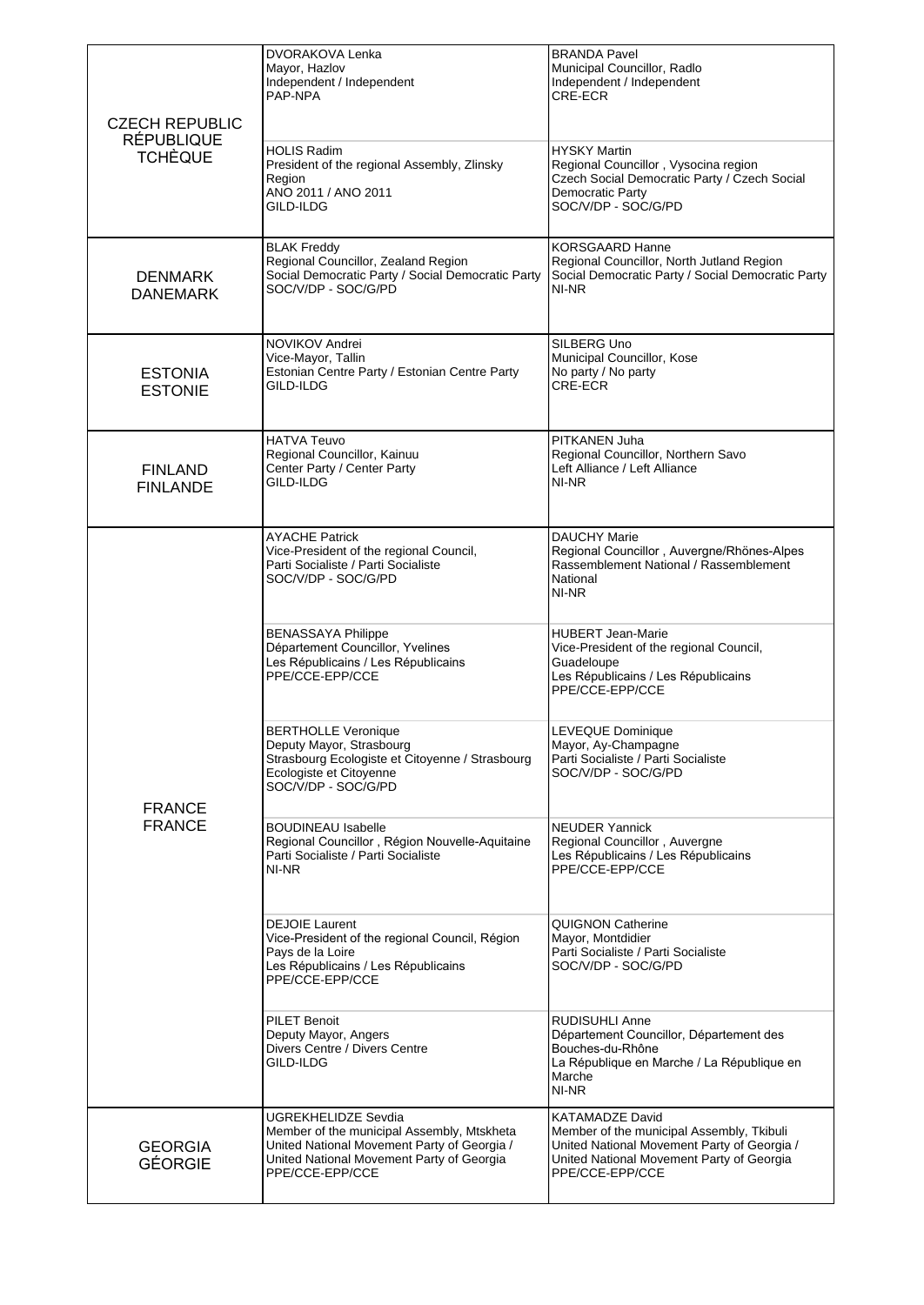| <b>GERMANY</b><br><b>ALLEMAGNE</b> | <b>FASSBINDER Stefan</b><br>Mayor, Greifswald<br>Bundnis 90 / Bundnis 90<br>SOC/V/DP - SOC/G/PD                                                                            | <b>GALLO Theophil</b><br>County President, Saarpflaz-Kreis<br>Social Democratic Party / Social Democratic Party<br>SOC/V/DP - SOC/G/PD                                             |
|------------------------------------|----------------------------------------------------------------------------------------------------------------------------------------------------------------------------|------------------------------------------------------------------------------------------------------------------------------------------------------------------------------------|
|                                    | GUNDLACK Tilo<br>Member of the regional Parliament, Mecklenburg-<br>Vorpommern Parliament<br>Social Democratic Party / Social Democratic Party<br>SOC/V/DP - SOC/G/PD      | <b>HAMERICH Hartmut</b><br>Member of the regional Parliament, Parliament of<br>Schleswig-Holstein<br>Christian Democratic Union / Christian Democratic<br>Union<br>PPE/CCE-EPP/CCE |
|                                    | <b>KRESS Birgit</b><br>Mayor, Markt Erlbach<br>Free Voter's Association / Free Voter's Association<br>GILD-ILDG                                                            | <b>HORSCH Christiane</b><br>Mayor, Verbandsgemeinde Schweich<br>Christian Democratic Union / Christian Democratic<br>Union<br>PPE/CCE-EPP/CCE                                      |
|                                    | LIEBETRUTH Doerte<br>Member of the Parliament of Lower Saxony,<br>Social Democratic Party / Social Democratic Party<br>SOC/V/DP - SOC/G/PD                                 | OTTO Gerald<br>Member of the regional Parliament, Saxony<br>Parliament<br>Christian Democratic Union / Christian Democratic<br>Union<br>PPE/CCE-EPP/CCE                            |
|                                    | <b>SCHNEIDER Anita</b><br>Member of the County Assembly, Landkreis<br>Giessen<br>Social Democratic Party / Social Democratic Party<br>SOC/V/DP - SOC/G/PD                  |                                                                                                                                                                                    |
|                                    | <b>TOSCANI Stephan</b><br>President of the regional Parliament, Landtag des<br>Saarlandes<br>Christian Democratic Union / Christian Democratic<br>Union<br>PPE/CCE-EPP/CCE |                                                                                                                                                                                    |
| <b>GREECE</b><br><b>GRÈCE</b>      | <b>AGORASTOS Konstantinos</b><br>Governor, Thessaly<br>Nea Demokratia / Nea Demokratia<br>PPE/CCE-EPP/CCE                                                                  | <b>GIANNOU Dimitrios</b><br>Mayor, Edesse<br>Nea Demokratia / Nea Demokratia<br>PPE/CCE-EPP/CCE                                                                                    |
|                                    | YDRAIOU Meropi-Spyridoula<br>Mayor, Central Corfou<br>Independent / Independent<br>PPE/CCE-EPP/CCE                                                                         | <b>GIORGOS Ioannis</b><br>Vice-Governor, Halkidiki<br>Nea Demokratia / Nea Demokratia<br>PPE/CCE-EPP/CCE                                                                           |
| <b>HUNGARY</b><br><b>HONGRIE</b>   | ALDOZO Tamas<br>Member of the county Council, Veszprem<br>FIDESZ-KDNP / FIDESZ-KDNP<br>CRE-ECR                                                                             | MIRKOCZKI Adam<br>Mayor, Eger (city with county rank)<br>In Unity for the City Association / In Unity for the<br><b>City Association</b><br>NI-NR                                  |
|                                    | CAMPANARI-TALABER Marta<br>Mayor, Varpalota<br>FIDESZ-KDNP / FIDESZ-KDNP<br>CRE-ECR                                                                                        | SCHMIDT Jeno<br>Mayor, Tab<br>FIDESZ-KDNP / FIDESZ-KDNP<br>CRE-ECR                                                                                                                 |
| <b>ICELAND</b><br><b>ISLANDE</b>   | GYLFADOTTIR Asgerdur Kristin<br>Municipal Councillor, Hornafjordur<br>Progressive Party / Progressive Party<br>GILD-ILDG                                                   | <b>JONSSON Bjarni</b><br>Municipal Councillor, Skagafjordur<br>Left Green Movement / Left Green Movement<br>SOC/V/DP - SOC/G/PD                                                    |
| <b>IRELAND</b><br><b>IRLANDE</b>   | COLGAN Ann<br>Member of the county Council, Dun Loaghaire-<br>Rathdown<br>Non party / Non party<br>GILD-ILDG                                                               | <b>WELBY Tom</b><br>Member of the county Council, Galway<br>Non party / Non party<br>GILD-ILDG                                                                                     |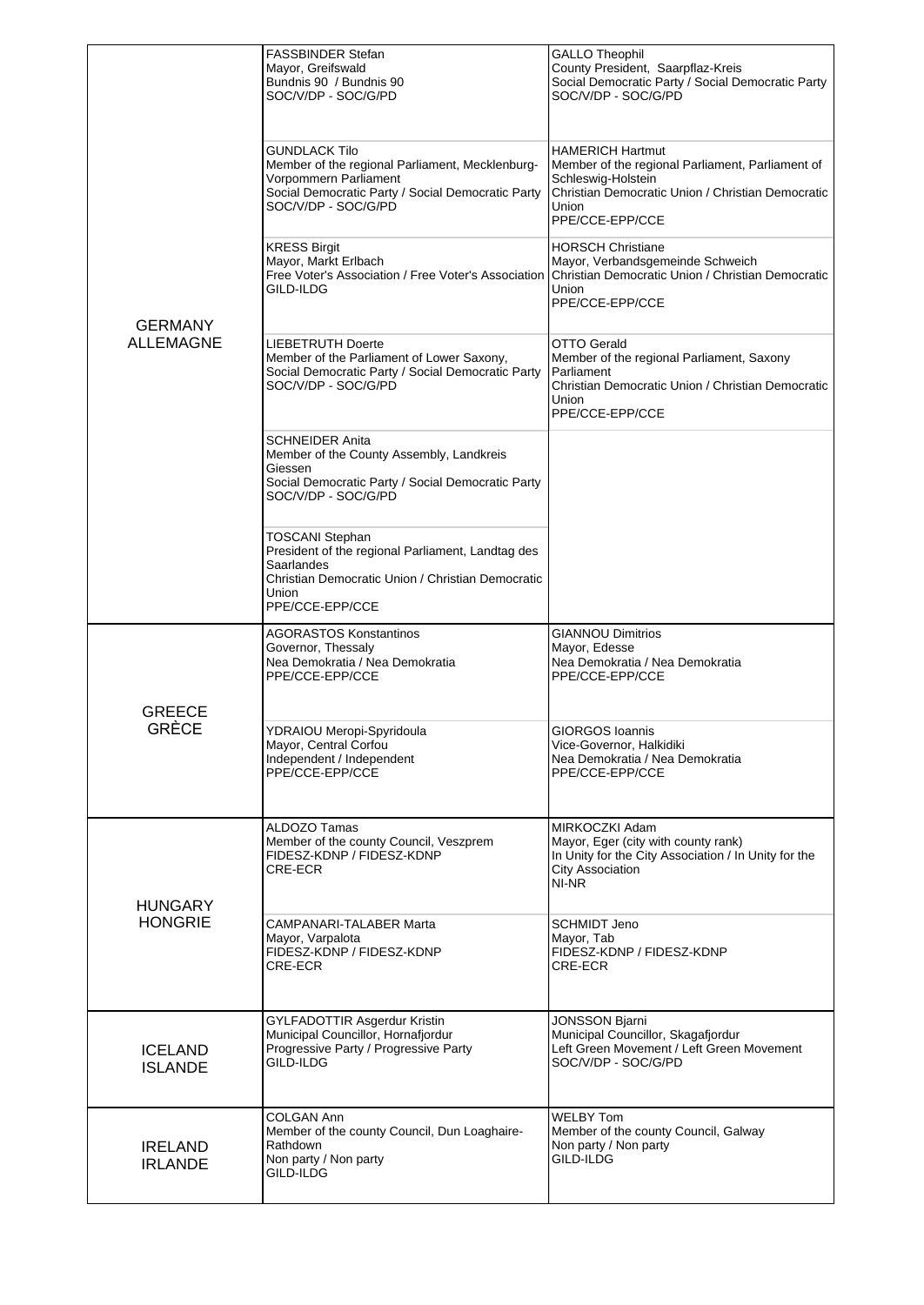|                                              | <b>BARDI Vito</b><br>President of the regional Council, Basilicata<br>Region<br>Basilicata positiva - Bardi presidente / Basilicata<br>positiva - Bardi presidente<br>PPE/CCE-EPP/CCE | <b>ANDORNO Pier Mauro</b><br>President of the provincial Council, Vercelli<br>Centro Destra / Centro Destra<br>PPE/CCE-EPP/CCE                                                        |
|----------------------------------------------|---------------------------------------------------------------------------------------------------------------------------------------------------------------------------------------|---------------------------------------------------------------------------------------------------------------------------------------------------------------------------------------|
|                                              | <b>BIANCO Vincenzo</b><br>Municipal Councillor, Catania<br>Democratic Party / Democratic Party<br>SOC/V/DP - SOC/G/PD                                                                 | <b>BOCCHINO Sabrina</b><br>Regional Councillor, Abruzzo Region<br>Lega Salvini - Abruzzo / Lega Salvini - Abruzzo<br>NI-NR                                                            |
| <b>ITALY</b>                                 | <b>FAGIOLI Alessandro</b><br>Vice-President of the Provincial Council, Varese<br>Lega / Lega<br>PAP-NPA                                                                               | <b>FORTINI Lucia</b><br>Regional Councillor, Campania Region<br>Centro Sinistra / Centro Sinistra<br>SOC/V/DP - SOC/G/PD                                                              |
| <b>ITALIE</b>                                | <b>MAGNI Giuseppe</b><br>Municipal Councillor, Calco<br>Centro Destra / Centro Destra<br>GILD-ILDG                                                                                    | <b>IACOP Franco</b><br>Municipal Councillor, Reana del Rojale<br>Centro Sinistra / Centro Sinistra<br>SOC/V/DP - SOC/G/PD                                                             |
|                                              | TOMA Donato<br>President of the regional Council, Molise Region<br>Forza Italia / Forza Italia<br>PPE/CCE-EPP/CCE                                                                     | <b>MILO Regina</b><br>Municipal Councillor, Agerola<br>Centro Sinistra / Centro Sinistra<br>SOC/V/DP - SOC/G/PD                                                                       |
|                                              | ZAIA Luca<br>President of the regional Council, Veneto Region<br>Lega / Lega<br>CRE-ECR                                                                                               | SCURATI Silvia<br>Regional Councillor, Lombardia Region<br>Lega Lombarda Salvini / Lega Lombarda Salvini<br>CRE-ECR                                                                   |
| LATVIA<br><b>LETTONIE</b>                    | SILICKA Inara<br>President of the municipal Council, Karsava<br>Unity Party / Unity Party<br>SOC/V/DP - SOC/G/PD                                                                      | PAULANE Vita<br>Municipal Councillor, Ropazi<br>For Development of Latvia / For Development of<br>Latvia<br>GILD-ILDG                                                                 |
| <b>LIECHTENSTEIN</b><br><b>LIECHTENSTEIN</b> | <b>HASLER Johannes</b><br>Mayor, Gamprin<br>Progressive Citizens Party / Progressive Citizens<br>Party<br>PPE/CCE-EPP/CCE                                                             | PEDRAZZINI Sylvia<br>Municipal Councillor, Eschen-Nendeln<br>Progressive Citizens Party / Progressive Citizens<br>Party<br>PPE/CCE-EPP/CCE                                            |
| <b>LITHUANIA</b><br><b>LITUANIE</b>          | GEGUZINSKAS Gintautas<br>Mayor, Pasvalys<br>Homeland Union - Lithuanian Christian Democratc<br>/ Homeland Union - Lithuanian Christian<br>Democratc<br>PPE/CCE-EPP/CCE                | BEIERLE-EIGIRDIENE Asta<br>Municipal Councillor, Plunge<br>Homeland Union - Lithuanian Christian Democratc<br>/ Homeland Union - Lithuanian Christian<br>Democratc<br>PPE/CCE-EPP/CCE |
| <b>LUXEMBOURG</b><br><b>LUXEMBOURG</b>       | <b>EICHER Emile</b><br>Mayor, Clervaux<br>Parti populaire Chrétien Social / Parti populaire<br>Chrétien Social<br>PPE/CCE-EPP/CCE                                                     | <b>SCHWEICH Christine</b><br>Communal Councillor, Mondercange<br>Parti ouvrier Socialiste Luxembourgeois / Parti<br>ouvrier Socialiste Luxembourgeois<br>SOC/V/DP - SOC/G/PD          |
| <b>MALTA</b><br><b>MALTE</b>                 | FENECH ADAMI Michael<br>President of the regional Council, Central Region<br>Nationalist Party / Nationalist Party<br>PPE/CCE-EPP/CCE                                                 | ABELA Amanda<br>Municipal Councillor, Zejtun<br>Nationalist Party / Nationalist Party<br>PPE/CCE-EPP/CCE                                                                              |
| <b>MONACO</b><br><b>MONACO</b>               | <b>CROVETTO Marjorie</b><br>Communal Councillor, Monaco<br>Non Party / Non Party<br>NI-NR                                                                                             | <b>PASTOR Jacques</b><br>Communal Councillor, Monaco<br>Non Party / Non Party<br>NI-NR                                                                                                |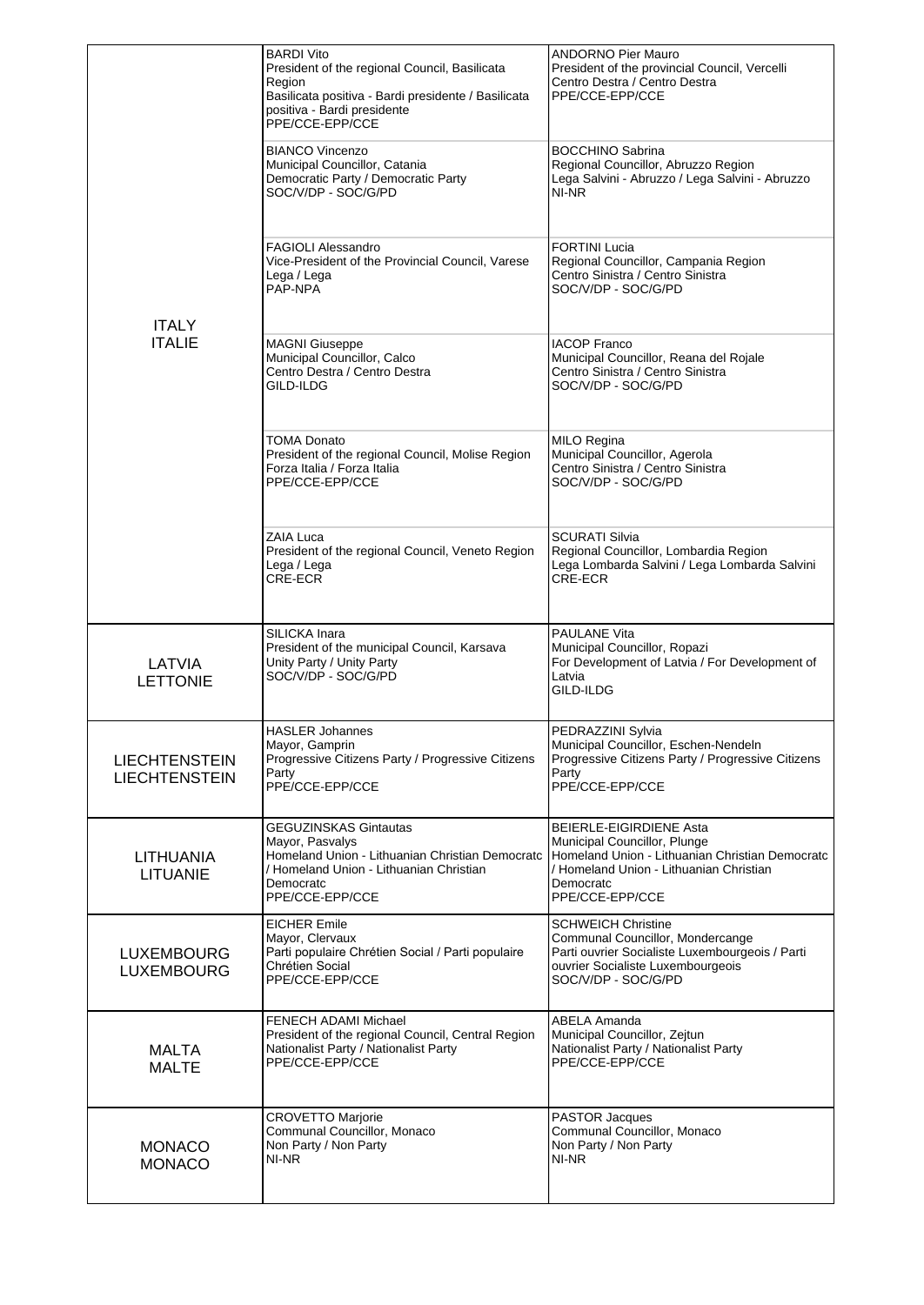| <b>MONTENEGRO</b><br><b>MONTENEGRO</b>                                  | <b>JOKIC Vladimir</b><br>Mayor, Kotor<br>Democrats Montenegro / Democrats Montenegro<br>SOC/V/DP - SOC/G/PD                                                                        | <b>KATIC Stevan</b><br>Mayor, Herceg Novi<br>Democrats Montenegro / Democrats Montenegro<br>SOC/V/DP - SOC/G/PD                                                      |
|-------------------------------------------------------------------------|------------------------------------------------------------------------------------------------------------------------------------------------------------------------------------|----------------------------------------------------------------------------------------------------------------------------------------------------------------------|
| <b>NETHERLANDS</b><br>PAYS-BAS                                          | DELISSEN VAN TONGERLO Wilma<br>Mayor, Peel en Maas<br>People's Party for Freedom and Democracy /<br>People's Party for Freedom and Democracy<br>GILD-ILDG                          | <b>BROK Arnoud</b><br>Kings Commissioner, Province of Fryslan<br>People's Party for Freedom and Democracy /<br>People's Party for Freedom and Democracy<br>GILD-ILDG |
|                                                                         | MARKINK Jan<br>Regional Minister of the Province, Province of<br>Gelderland<br>People's Party for Freedom and Democracy /<br>People's Party for Freedom and Democracy<br>GILD-ILDG | STARMANS Marina<br>Mayor, Dongen<br>Independent / Independent<br>GILD-ILDG                                                                                           |
| NORTH MACEDONIA<br><b>MACÉDOINE DU</b><br><b>NORD</b>                   |                                                                                                                                                                                    |                                                                                                                                                                      |
| <b>NORWAY</b><br><b>NORVÈGE</b>                                         | AMUNDSEN Gry-Anette Rekanes<br>Municipal Councillor, Nome<br>Progress Party / Progress Party<br>CRE-ECR                                                                            | ROPSTAD Bjorn<br>Deputy County Mayor, Agder<br>Christian democratic Party / Christian democratic<br>Party<br>PPE/CCE-EPP/CCE                                         |
| <b>POLAND</b><br><b>POLOGNE</b>                                         | <b>MULAWA Michal</b><br>Vice-President of the provincial Assembly,<br>Lubelskie region<br>Law and Justice / Law and Justice<br>CRE-ECR                                             |                                                                                                                                                                      |
| <b>PORTUGAL</b><br><b>PORTUGAL</b>                                      | FARIA E CASTRO Pedro<br>Regional Undersecretary, Azores<br>Social Democratic Party / Parti Social Démocrate<br>PPE/CCE-EPP/CCE                                                     | FARMHOUSE Maria Do Rosario<br>President of the municipal Assembly, Lisbon<br>Socialist Party / Parti Socialiste<br>NI-NR                                             |
|                                                                         | <b>TAVARES Carla</b><br>President of the municipal Assembly, Amadora<br>Socialist Party / Parti Socialiste<br>SOC/V/DP - SOC/G/PD                                                  | RIBEIRO Sofia<br>Regional Secretary, Azores<br>Social Democratic Party / Parti Social Démocrate<br>PPE/CCE-EPP/CCE                                                   |
| <b>REPUBLIC OF</b><br><b>MOLDOVA</b><br>RÉPUBLIQUE DE<br><b>MOLDOVA</b> | CEBAN Ion<br>Mayor, Chisinau<br>Party of Socialists / Party of Socialists<br>SOC/V/DP - SOC/G/PD                                                                                   | <b>CEBOTARI Valentin</b><br>President of the regional Council, Donduseni<br>District<br>Party of Socialists / Party of Socialists<br>SOC/V/DP - SOC/G/PD             |
| ROMANIA<br><b>ROUMANIE</b>                                              | <b>LUPU Mihai</b><br>President of the county Council, Constanta<br>National Liberal Party / National Liberal Party<br>PPE/CCE-EPP/CCE                                              | <b>KORODI Attila</b><br>Mayor, Miercurea-Ciuc<br>Democratic Alliance of Hungarians in Romania /<br>Democratic Alliance of Hungarians in Romania<br>PPE/CCE-EPP/CCE   |
|                                                                         | PUCHEANU Ionut Florin<br>Mayor, Galati<br>Social Democratic Party / Social Democratic Party<br>SOC/V/DP - SOC/G/PD                                                                 | POPESCU Cosmin-Mihai<br>President of the county Council, Gorj<br>Social Democratic Party / Social Democratic Party<br>SOC/V/DP - SOC/G/PD                            |
|                                                                         | <b>TOMA Catalin</b><br>President of the county Council, Vrancea<br>National Liberal Party / National Liberal Party<br>PPE/CCE-EPP/CCE                                              | <b>TUDONE Dumitru</b><br>Vice-President of the county council, Prahova<br>National Liberal Party / National Liberal Party<br>PPE/CCE-EPP/CCE                         |
| <b>SAN MARINO</b><br><b>SAINT MARIN</b>                                 | <b>BINDI Alessandro</b><br>Township Council Councillor, Castello di<br>Acquaviva<br>Noi per Acquaviva / Noi per Acquaviva<br>PAP-NPA                                               | <b>TADDEI Augusta</b><br>Township Council Councillor, Città di San Marino<br>Uniamo San Marino / Uniamo San Marino<br>NI-NR                                          |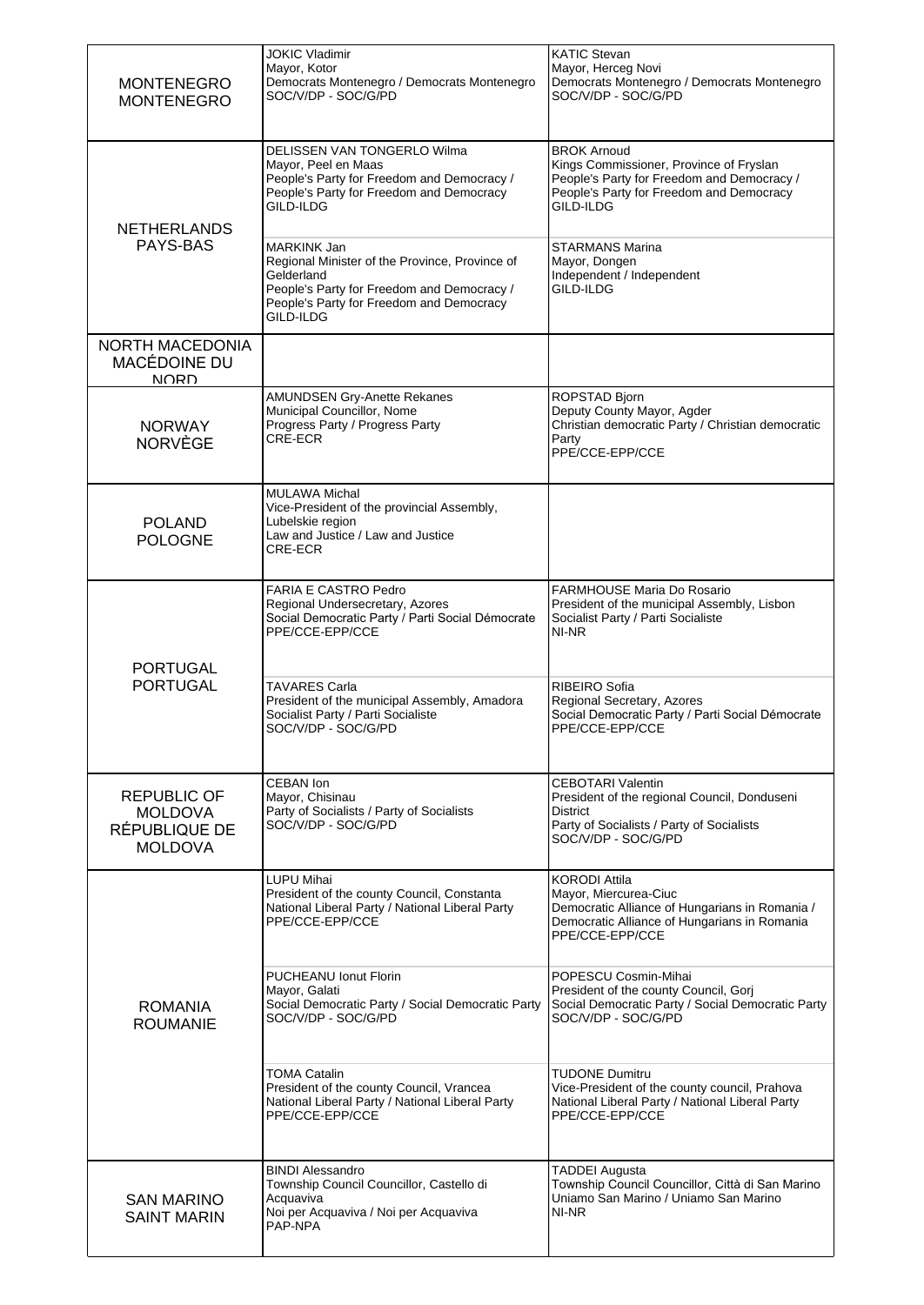| <b>SERBIA</b><br><b>SERBIE</b>                                 | RATKOVIC Antonio<br>Mayor, Sombor<br>Serbian Progressive Party / Serbian Progressive<br>Party<br>PPE/CCE-EPP/CCE<br><b>TRIFUNOVIC Jelena</b><br>Member of the Municipal Assembly, Svrljig<br>United Rural Party / United Rural Party<br>PPE/CCE-EPP/CCE | <b>BISEVAC Nihat</b><br>Mayor, Novi Pazar<br>Sandzak Democratic Party / Sandzak Democratic<br>Party<br>SOC/V/DP - SOC/G/PD<br><b>KOVAC Matija</b><br>Member of the Assembly of Autonomous Province<br>of Vojvodina, Novi Sad<br>Serbian Progressive Party / Serbian Progressive<br>Party<br>PPE/CCE-EPP/CCE |
|----------------------------------------------------------------|---------------------------------------------------------------------------------------------------------------------------------------------------------------------------------------------------------------------------------------------------------|-------------------------------------------------------------------------------------------------------------------------------------------------------------------------------------------------------------------------------------------------------------------------------------------------------------|
| <b>SLOVAK REPUBLIC</b><br><b>RÉPUBLIQUE</b><br><b>SLOVAQUE</b> | <b>FERENCIK Alexander</b><br>Mayor, Kremnica<br>Independent / Independent<br>NI-NR                                                                                                                                                                      | <b>BELJAK Jan</b><br>Member of the regional Assembly, Banska-<br><b>Bystrica</b><br>Christian Democratic Movement / Christian<br>Democratic Movement<br>PPE/CCE-EPP/CCE                                                                                                                                     |
|                                                                | SCHWARTZOVA Zuzana<br>Member of the regional Assembly, Bratislava<br>Party of the Hungarian Community / Party of the<br>Hungarian Community<br>PPE/CCE-EPP/CCE                                                                                          | <b>NESTICKY Marek</b><br>Member of the regional Assembly, Travna<br>Independent / Independent<br>PAP-NPA                                                                                                                                                                                                    |
| <b>SLOVENIA</b><br><b>SLOVÉNIE</b>                             | <b>AUER Stojan</b><br>Municipal Councillor, Maribor<br>Independent / Independent<br>NI-NR                                                                                                                                                               | RUPNIK Jerneja<br>Municipal Councillor, Logatec<br>New Slovenia-Christian People's Party / New<br>Slovenia-Christian People's Party<br>PPE/CCE-EPP/CCE                                                                                                                                                      |
| <b>SPAIN</b><br>ESPAGNE                                        | <b>BENLLOCH FERNANDEZ Jose</b><br>Mayor, Villareal<br>Spanish Socialist Workers Party / Spanish<br>Socialist Workers Party<br>SOC/V/DP - SOC/G/PD                                                                                                       | ALVAREZ NUNEZ Alba<br>Member of the regional Assembly, Asturies<br>Spanish Socialist Workers Party / Spanish<br>Socialist Workers Party<br>SOC/V/DP - SOC/G/PD                                                                                                                                              |
|                                                                | <b>MOLINA PEREZ Rakel</b><br>Member of the regional Assembly, Vasque<br>Parliament<br>Basque Nationalist Party / Basque Nationalist<br>Party<br>GILD-ILDG                                                                                               | MARCO IGUAL Amparo<br>Mayor, Castellon<br>Spanish Socialist Workers Party / Spanish<br>Socialist Workers Party<br>SOC/V/DP - SOC/G/PD                                                                                                                                                                       |
|                                                                | PUY FRAGA Pedro<br>Member of the regional Assembly, Galicia<br>People's Party / People's Party<br>PPE/CCE-EPP/CCE                                                                                                                                       | RODRIGUEZ PEREZ Jorge David<br>Mayor, Trebujena<br>Left United-Greens-Call for Andalusia / Left<br>United-Greens-Call for Andalusia<br>SOC/V/DP - SOC/G/PD                                                                                                                                                  |
|                                                                | URTARAN AGIRRE Gorka<br>Mayor, Vitoria Gasteiz<br>Basque Nationalist Party / Basque Nationalist<br>Party<br>GILD-ILDG                                                                                                                                   |                                                                                                                                                                                                                                                                                                             |
| <b>SWEDEN</b><br><b>SUÈDE</b>                                  | <b>BOMAN Jan</b><br>Mayor, Borlänge<br>Social Democrats / Social Democrats<br>SOC/V/DP - SOC/G/PD                                                                                                                                                       | <b>TAMSONS Kristoffer</b><br>Member of the regional Council, Stockholm region<br>Moderate Party / Moderate Party<br>PPE/CCE-EPP/CCE                                                                                                                                                                         |
|                                                                | <b>DRENJANIN Jelena</b><br>Member of the municipal Assembly, Huddinge<br>Moderate Party / Moderate Party<br>PPE/CCE-EPP/CCE                                                                                                                             | <b>TARSCHYS INGRE Amelie</b><br>Member of the municipal Assembly, Lidingö<br>Liberal Party / Liberal Party<br>GILD-ILDG                                                                                                                                                                                     |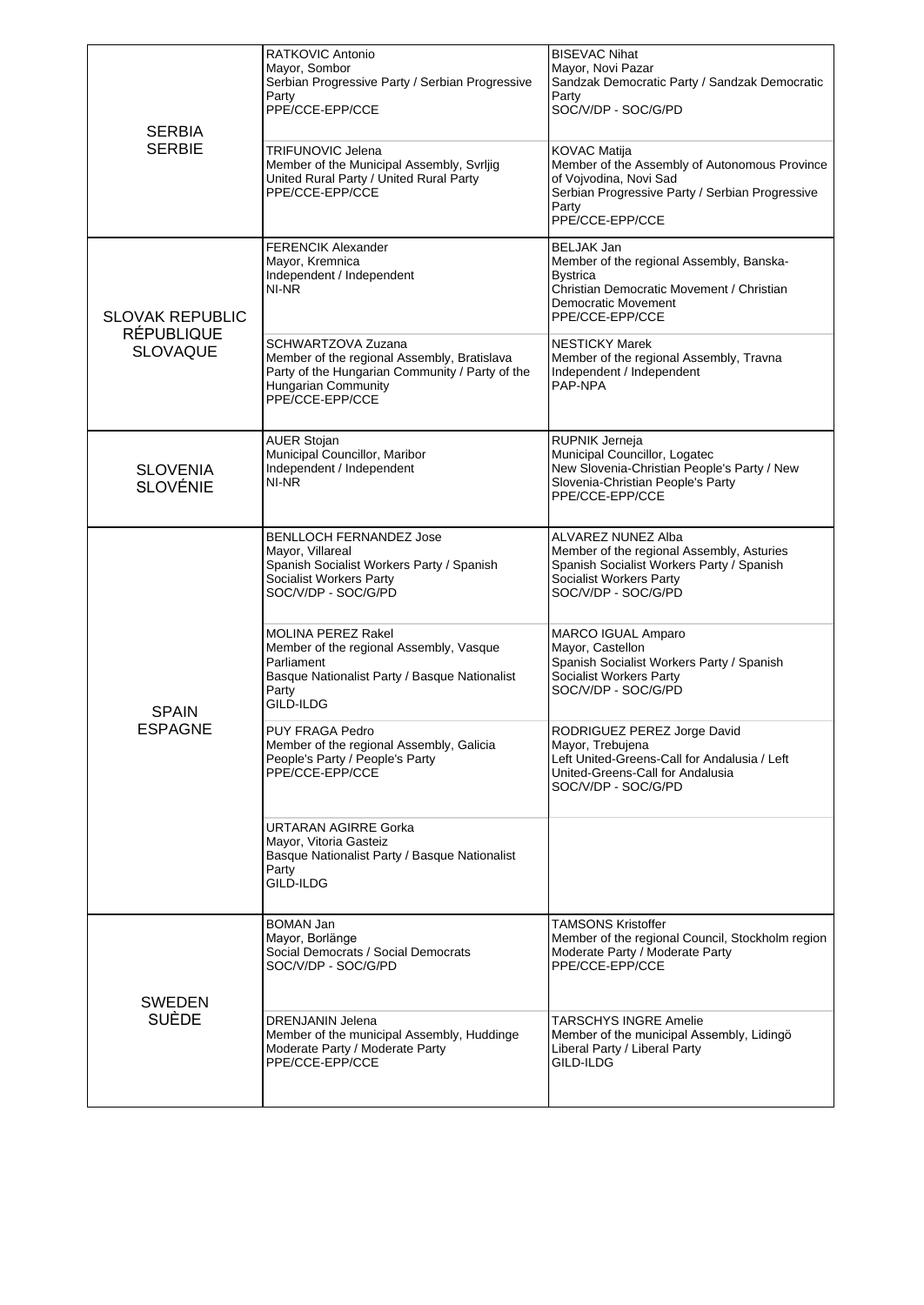| <b>SWITZERLAND</b><br><b>SUISSE</b> | <b>BELTRAMINELLI Paolo</b><br>Municipal Councillor, Pregassona<br>Parti Démocrate-Chrétien / Parti Démocrate-<br>Chrétien<br>PPE/CCE-EPP/CCE<br><b>WINIKER Paul</b><br>State Councillor, Lucerne<br>Union démocratique du Centre / Union<br>démocratique du Centre<br>GILD-ILDG                                                        | <b>CASTELLA Didier</b><br>State Councillor, Canton de Fribourg<br>Les Libéraux Radicaux / Les LIbéraux Radicaux<br>GILD-ILDG<br><b>CHEVALLEY Christine</b><br>Mayor, Veytaux<br>Les Libéraux Radicaux / Les LIbéraux Radicaux<br>GILD-ILDG                                                                                             |
|-------------------------------------|----------------------------------------------------------------------------------------------------------------------------------------------------------------------------------------------------------------------------------------------------------------------------------------------------------------------------------------|----------------------------------------------------------------------------------------------------------------------------------------------------------------------------------------------------------------------------------------------------------------------------------------------------------------------------------------|
| <b>TURKEY</b><br><b>TURQUIE</b>     | <b>ALTUNTAS Umit</b><br>Municipal Councillor (Metropolitan Municipality),<br>Antindag district/Ankara/Metropolitan municipality<br>National Movement Party / National Movement<br>Party<br>CRE-ECR<br>AYIK Hilal<br>Mayor, Akyurt/Ankara<br>Justice and Development Party / Justice and<br><b>Development Party</b><br>PPE/CCE-EPP/CCE | <b>ALBAYRAK Seref</b><br>Mayor (Metropolitan Municipality), Halfeti<br>district/Sanliurfa metropolitan municipality<br>Justice and Development Party / Justice and<br>Development Party<br>PPE/CCE-EPP/CCE<br>DIKMEN Seher<br>Municipal Councillor, Karsiyaka/Izmir<br>National Movement Party / National Movement<br>Party<br>CRE-ECR |
|                                     | <b>GULER Hilmi</b><br>Mayor (Metropolitan Municipality), Ordu<br>metropolitan municipality<br>Justice and Development Party / Justice and<br><b>Development Party</b><br>PPE/CCE-EPP/CCE                                                                                                                                               | <b>DONER Canan</b><br>Municipal Councillor, Maltepe/Istanbul<br>Republican People's Party / Republican People's<br>Party<br>SOC/V/DP - SOC/G/PD                                                                                                                                                                                        |
|                                     | PALANCIOGLU Mustafa<br>Mayor (Metropolitan Municipality), Melikgazi<br>district/Kayseri metropolitan municipality<br>Justice and Development Party / Justice and<br><b>Development Party</b><br>PPE/CCE-EPP/CCE                                                                                                                        | <b>GOKSU Mehmet Tevfik</b><br>Mayor, Esenler-Istanbul<br>Justice and Development Party / Justice and<br><b>Development Party</b><br>PPE/CCE-EPP/CCE                                                                                                                                                                                    |
|                                     | PEHLIVAN Gunes<br>Provincial Councillor, provincial assembly of<br>Canakkale<br>Republican People's Party / Republican People's<br>Party<br>SOC/V/DP - SOC/G/PD                                                                                                                                                                        | OZTURK Vedat<br>Mayor, Gökcebey/Zonguldak<br>IYI Party / IYI Party<br>GILD-ILDG                                                                                                                                                                                                                                                        |
|                                     | SOYER Tunc<br>Mayor (Metropolitan Municipality), metropolitan<br>municipality of Izmir<br>Republican People's Party / Republican People's<br>Party<br>SOC/V/DP - SOC/G/PD                                                                                                                                                              | OZYOL Zehra<br>Mayor, Gümüshaciköy - Amasya<br>Republican People's Party / Republican People's<br>Party<br>SOC/V/DP - SOC/G/PD                                                                                                                                                                                                         |
| <b>UKRAINE</b><br><b>UKRAINE</b>    | <b>BEI Vitalii</b><br>Member of the district Assembly, Haisynska<br>Oppositional Platform - For Life / Oppositional<br>Platform - For Life<br>PPE/CCE-EPP/CCE                                                                                                                                                                          | <b>BABICH Oleg</b><br>Member of the district Assembly, Cherkaska<br>European Solidarity / European Solidarity<br>PAP-NPA                                                                                                                                                                                                               |
|                                     | <b>CHERNOV Sergii</b><br>President of the regional Assembly, Kharkivska<br>Successfull Kharkiv / Successfull Kharkiv<br>GILD-ILDG                                                                                                                                                                                                      | KADIKALO Miroslava<br>Member of the municipal Assembly, Rudkivska<br>For the Future / For the Future<br>NI-NR                                                                                                                                                                                                                          |
|                                     | KLIUCHKA Yurii<br>President of the district Council, Pokrovska<br>Servant of the People / Servant of the People<br>NI-NR                                                                                                                                                                                                               | OSTROVSKA Nila<br>Mayor, Krasylivska<br>European Solidarity / European Solidarity<br>PPE/CCE-EPP/CCE                                                                                                                                                                                                                                   |
|                                     | <b>MAZUR Sergii</b><br>Mayor, Baltskyi<br>Non party / Non party<br>CRE-ECR                                                                                                                                                                                                                                                             | STRELCHENKO Natalija<br>Member of the district Assembly, Sumska<br>Oppositional Platform - For Life / Oppositional<br>Platform - For Life<br>PPE/CCE-EPP/CCE                                                                                                                                                                           |